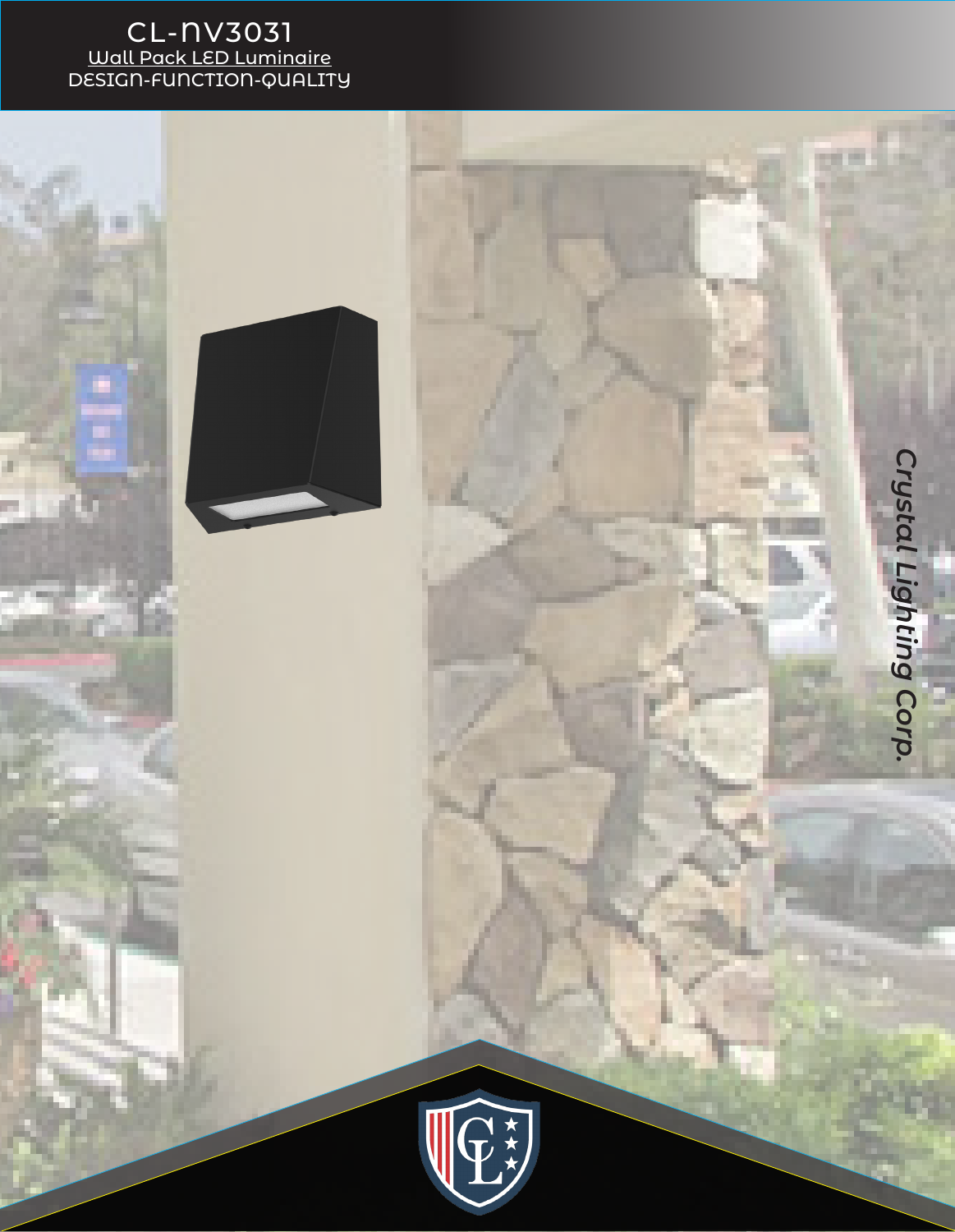### CL-NV3031 Wall Pack LED Luminaire

CL-NV3031 Architectural Full Cut Off LED Wall Pack Luminaire, Perfect for lighting up Residential Exteriors, Walkways, Entry Ways, Perimeters, Parking Garages, School Campuses, and others Industrial or Commercial Spaces. CL-NV3031 is 100% manufactured in the USA.

-Dark sky compliant and up light option.

- Ten year/100,000 hour limited warranty.

# **Features**

•**ADA Compliant**.

Energy Savings: Over 66% compared to HID light sources

- Improved lumen maintenance
- Utilizes high efficient Lumiled LED's
- Operating temperatures: -30°C ~ 60°C
- Driver: Constant current, 120-277v, 50/60Hz.
- Suitable for wet locations
- 0-10 Dimming Driver, Occupancy Sensors or PhotoCell (optional)

#### **Construction**

- Housing is heavy-Gauge Aluminum
- 3 Mil Powder Coat Finish.
- Frosted Acrylic Lens (Standard)
- Silicone Gasket to prevent leakage and provide weather-tight protection.
- Mounting: Over 4˝ "J" Box.



### **OPTIC DISTRIBUTION**



Example: CL-NV3031-20CLED-T5-40K-MV-BZ-PC